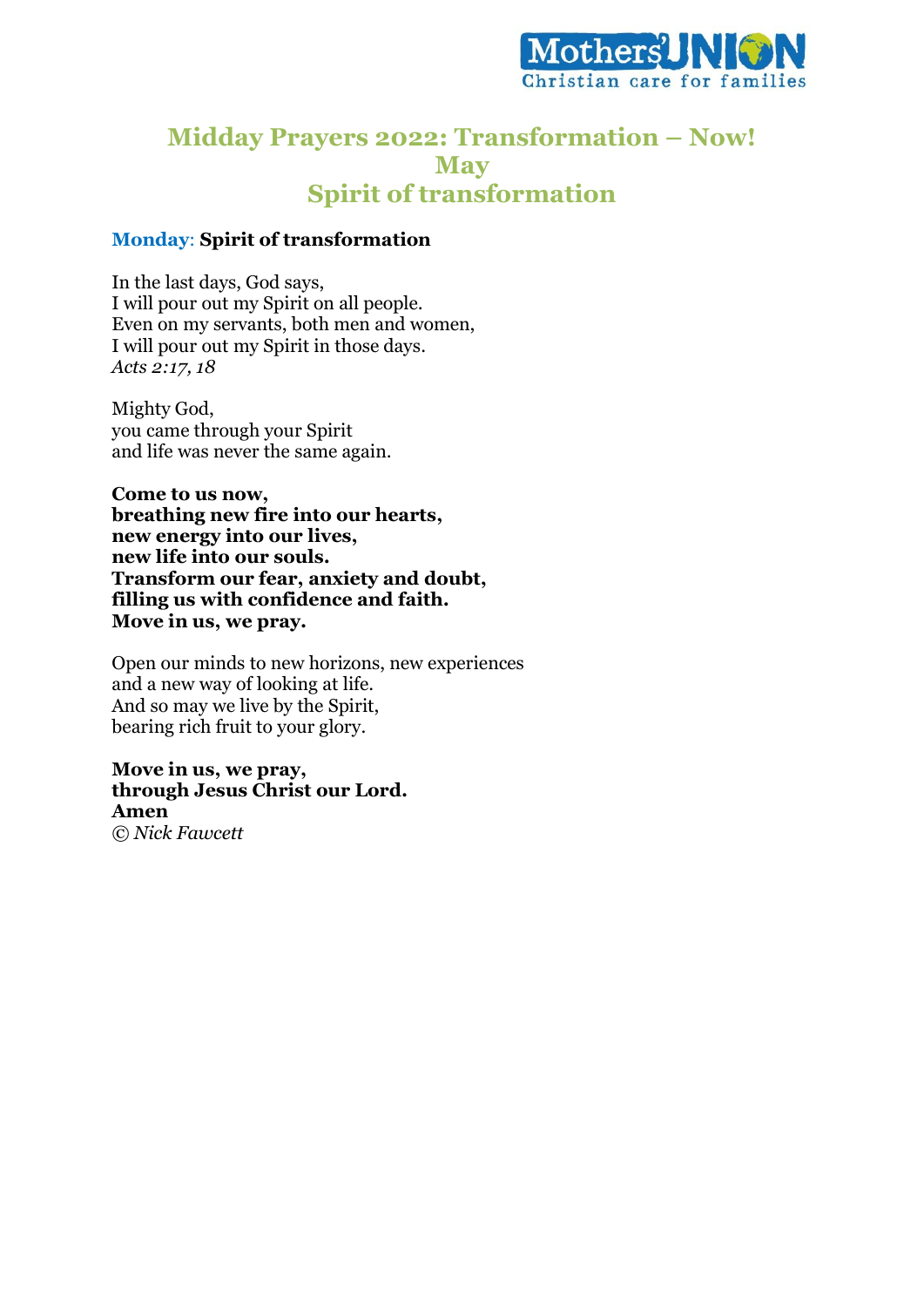

### **Tuesday: Death to life**

Now there is no condemnation for those who belong to Christ Jesus. And because you belong to him, the power of the life-giving Spirit has freed you from the power of sin that leads to death. *Romans 8:1-2 (NLT)*

**Holy Spirit, we praise you for your transforming power which sets us free from sin and death and gives new life in Christ.**

Risen Lord, fill us with new life through the power of your Spirit that we may share your love with those who live in darkness; that we may share your peace with those who live in fear; that we may share your joy With those who live in sorrow.

**Holy Spirit, transform our lives that we may shine with the light of Christ. Amen**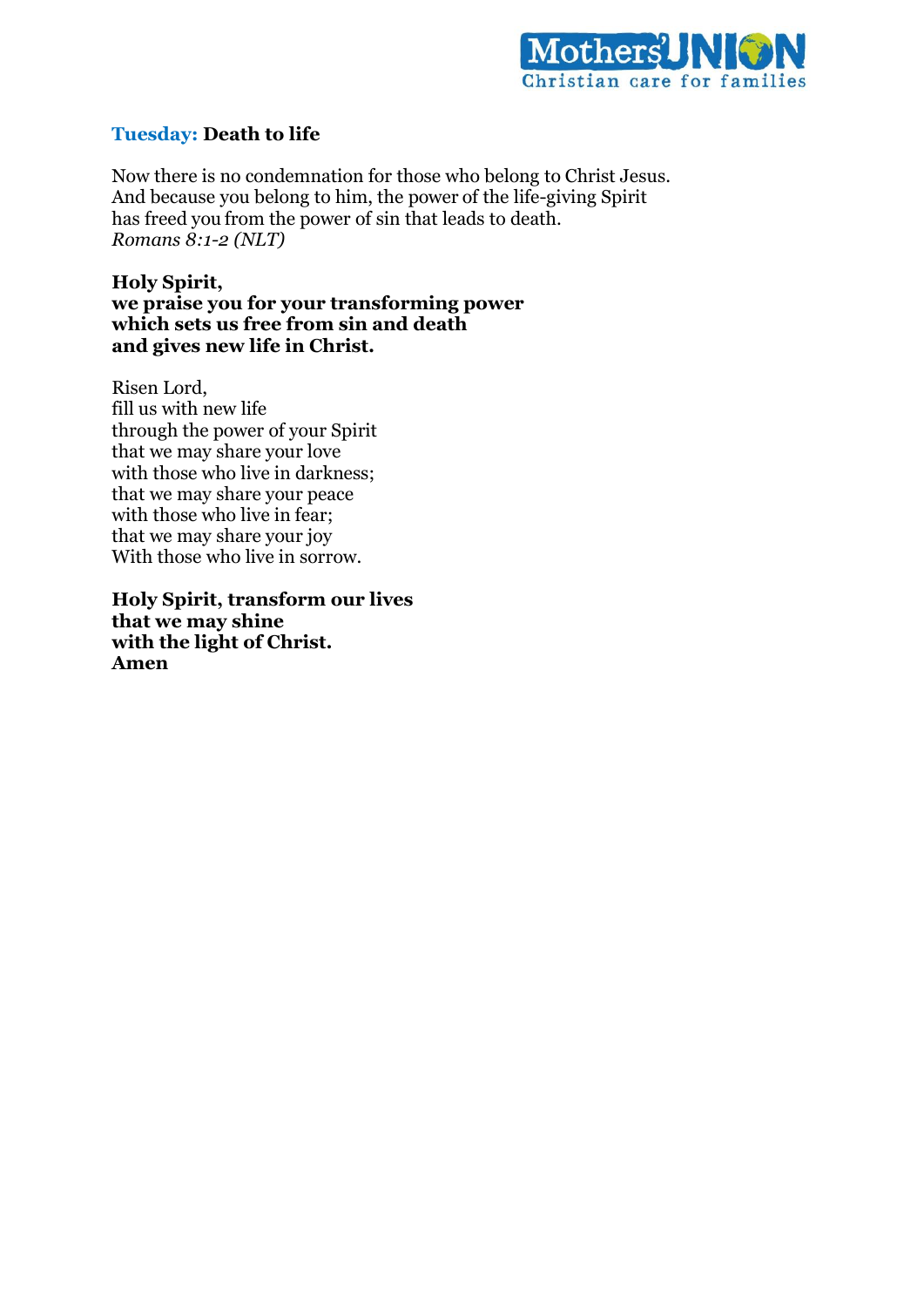

### **Wednesday: Poverty to wealth**

You know the grace of our Lord Jesus Christ, that though he was rich, yet for your sake he became poor, so that you through his poverty might become rich. *2 Corinthians 8:9*

**Lord Jesus Christ, you have transformed us completely by the riches of your grace; from the bleakness of sin to fullness of life.** 

We praise you for the riches of our salvation. We, in spiritual poverty, had no means to pay such a costly debt.

Forgive us when we strive to earn the blessings you freely give us; for which the price has been paid.

May we be so filled with your grace that we share the riches of Christ as a blessing to all we meet.

**Lord Jesus Christ, we give you our thanks and praise. Amen**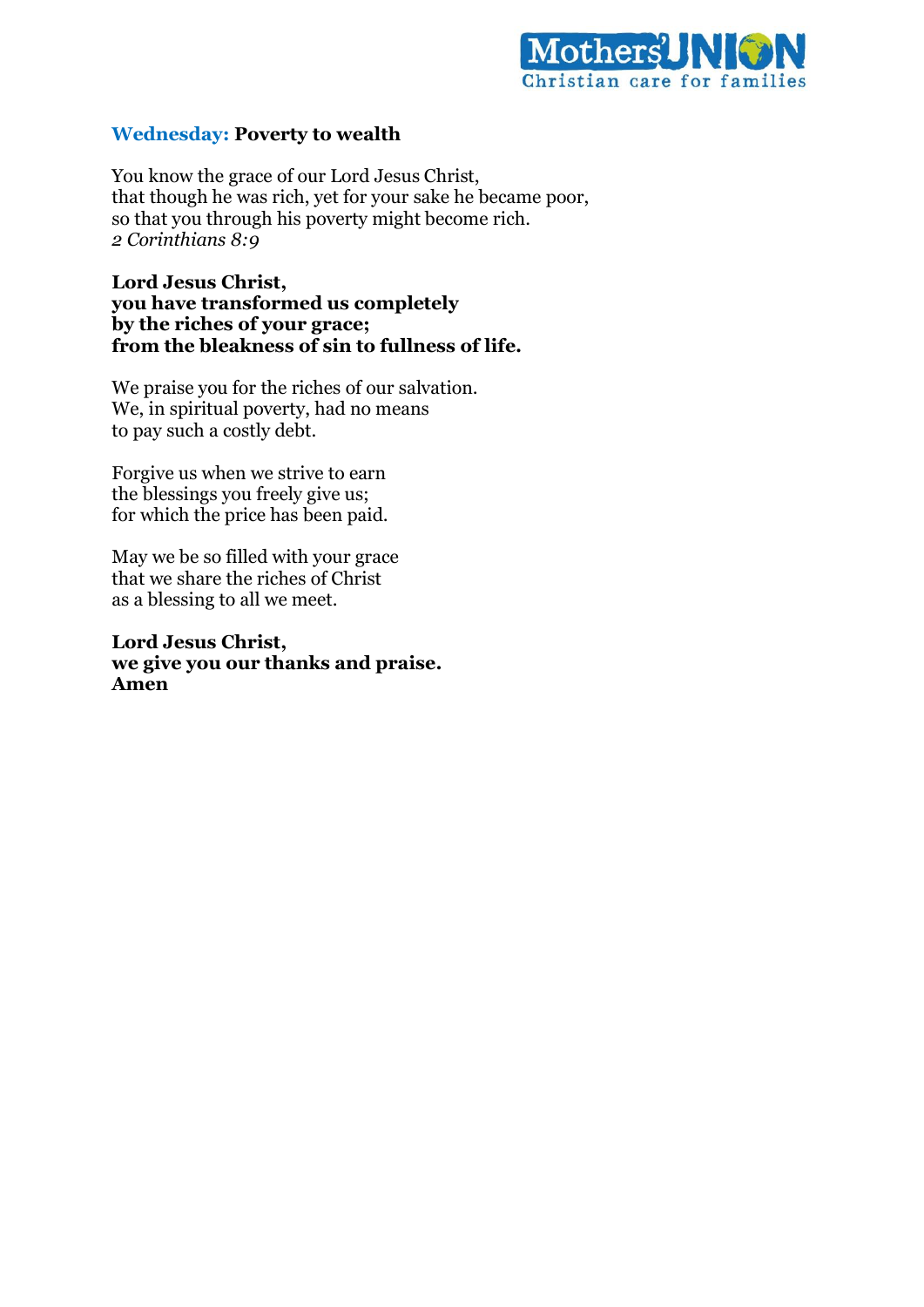

### **Thursday: Weakness to power**

You will receive power when the Holy Spirit comes on you; and you will be my witnesses in Jerusalem, and in all Judea and Samaria, and to the ends of the earth. *Acts 1:8*

**Come Holy Spirit. Fill us with your power, transform us in your love, inspire us with your truth.**

#### **Come Holy Spirit.**

Fill our weak and empty lives with your transforming power.

#### **Come Holy Spirit.**

Flood our parched lives with streams of living water.

**Come Holy Spirit.** Ignite our cold lives with the intensity of holy fire.

**Come Holy Spirit.**

Clothe us with your power to witness to the love of Christ.

**Gracious God, we praise you for the transformation of your Spirit; power in abundance to equip us for divine works. Amen**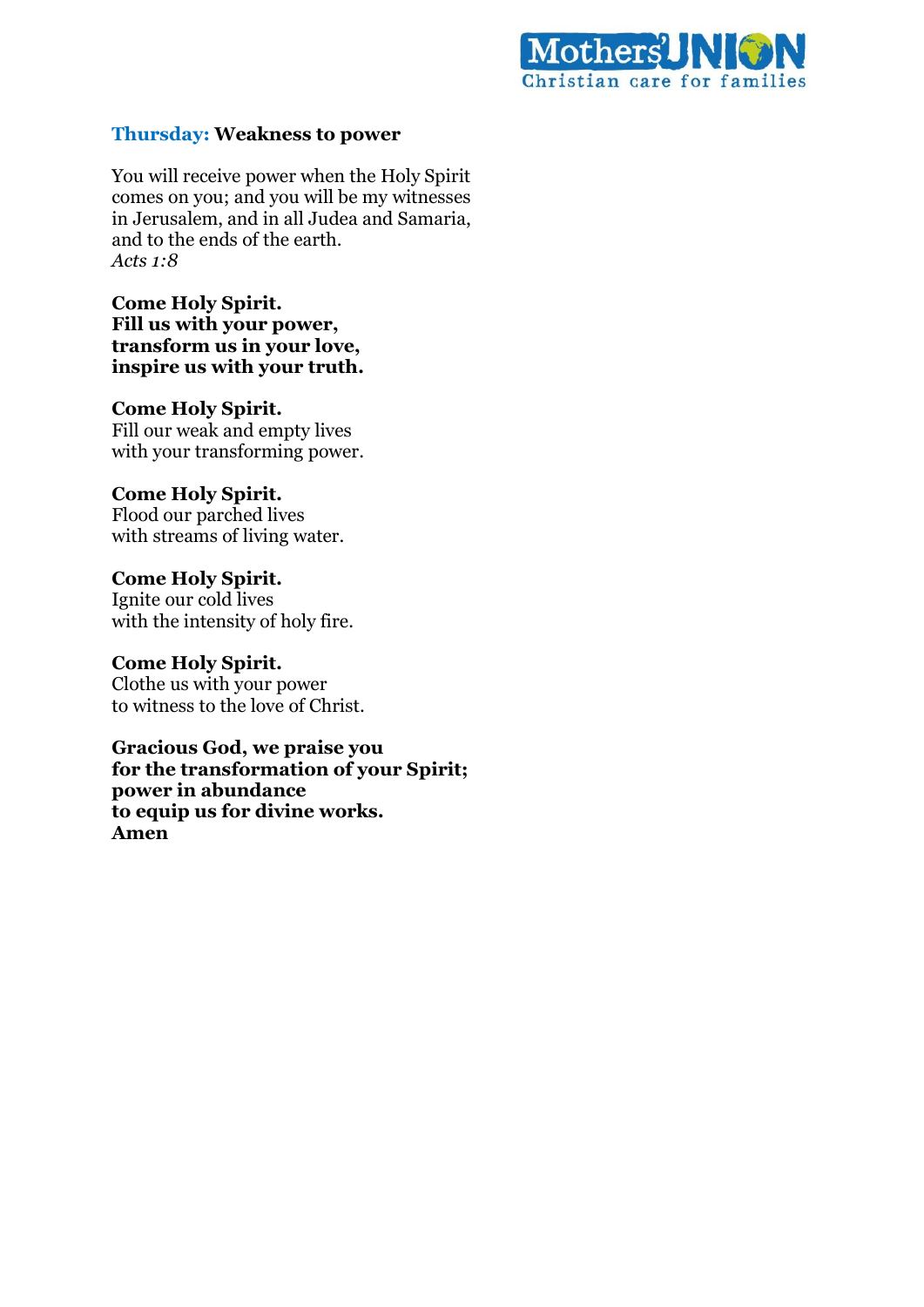

### **Friday: Loneliness to community**

They were all filled with the Holy Spirit and spoke the word of God boldly. All the believers were one in heart and mind. No one claimed that any of their possessions was their own, but they shared everything they had. *Acts 4:31-32*

**Spirit of transformation, unite us as the family of God, to reflect the Father's heart and glorify his holy name.** 

Heavenly Father, we rejoice to be your family, united in sharing life together. Transformed by your Spirit we praise your holy name.

As we share your goodness together, turn our gaze to those around us. Transformed by your Spirit may we draw them into your love.

**Unite us as the family of God that, transformed by your Spirit, we may glorify your holy name. Amen**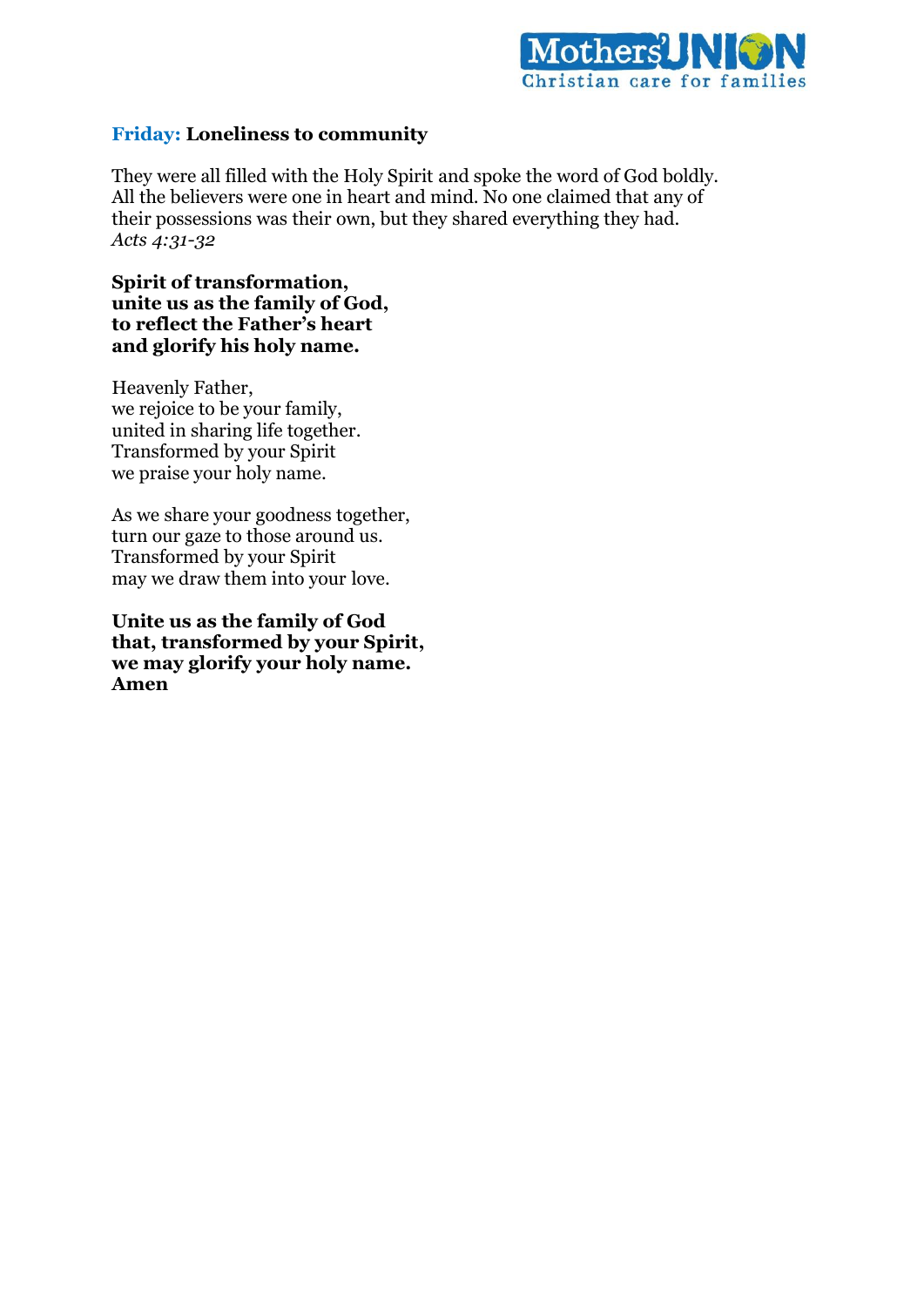

### **Saturday: Spirit of transformation**

You will receive the gift of the Holy Spirit. The promise is for you and your children and for all who are far off for all whom the Lord our God will call. *Acts 2:38-39*

### **Ever living and ever loving God, We praise you for your loving presence with us.**

# **Come, Holy Spirit,**

**take and transform our societies** that broken people find healing; that lonely people find love; that bitter people find peace; that fearful people find hope.

### **Come, Holy Spirit, fill our lives with your presence—**

so that more and more every day, all that we do and say and hope will be an act of worship to you and an expression of love to others, to the glory of your name.

### **Amen**

*Baptist Union of Great Britain*